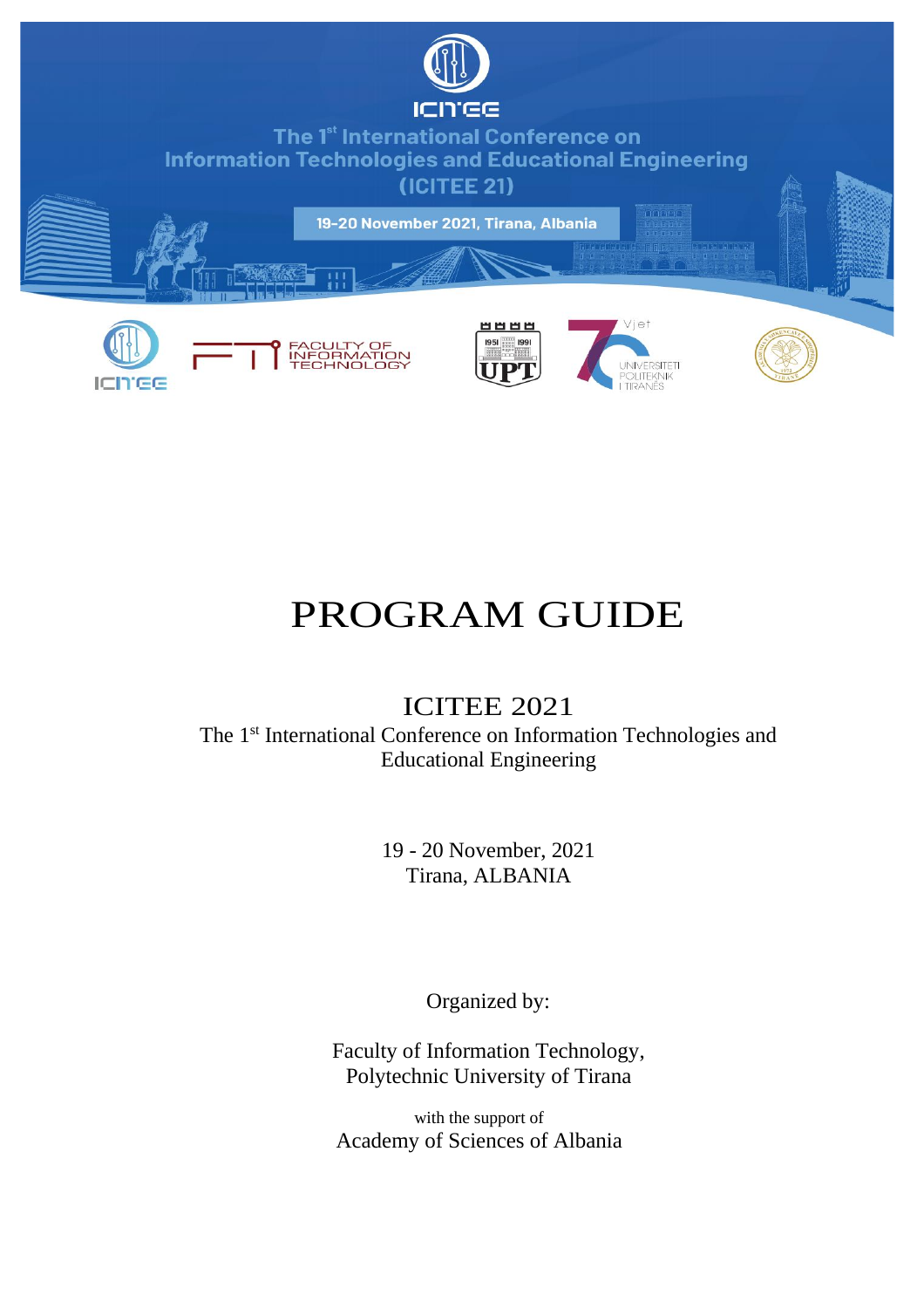| ICITEE-S3: Multimedia System and Services and Communication Theory - Room 3 3           |  |
|-----------------------------------------------------------------------------------------|--|
|                                                                                         |  |
|                                                                                         |  |
|                                                                                         |  |
|                                                                                         |  |
|                                                                                         |  |
| ICITEE-S7: Intelligent Systems and Machine Learning for the Albanian Language - Room 35 |  |
|                                                                                         |  |
|                                                                                         |  |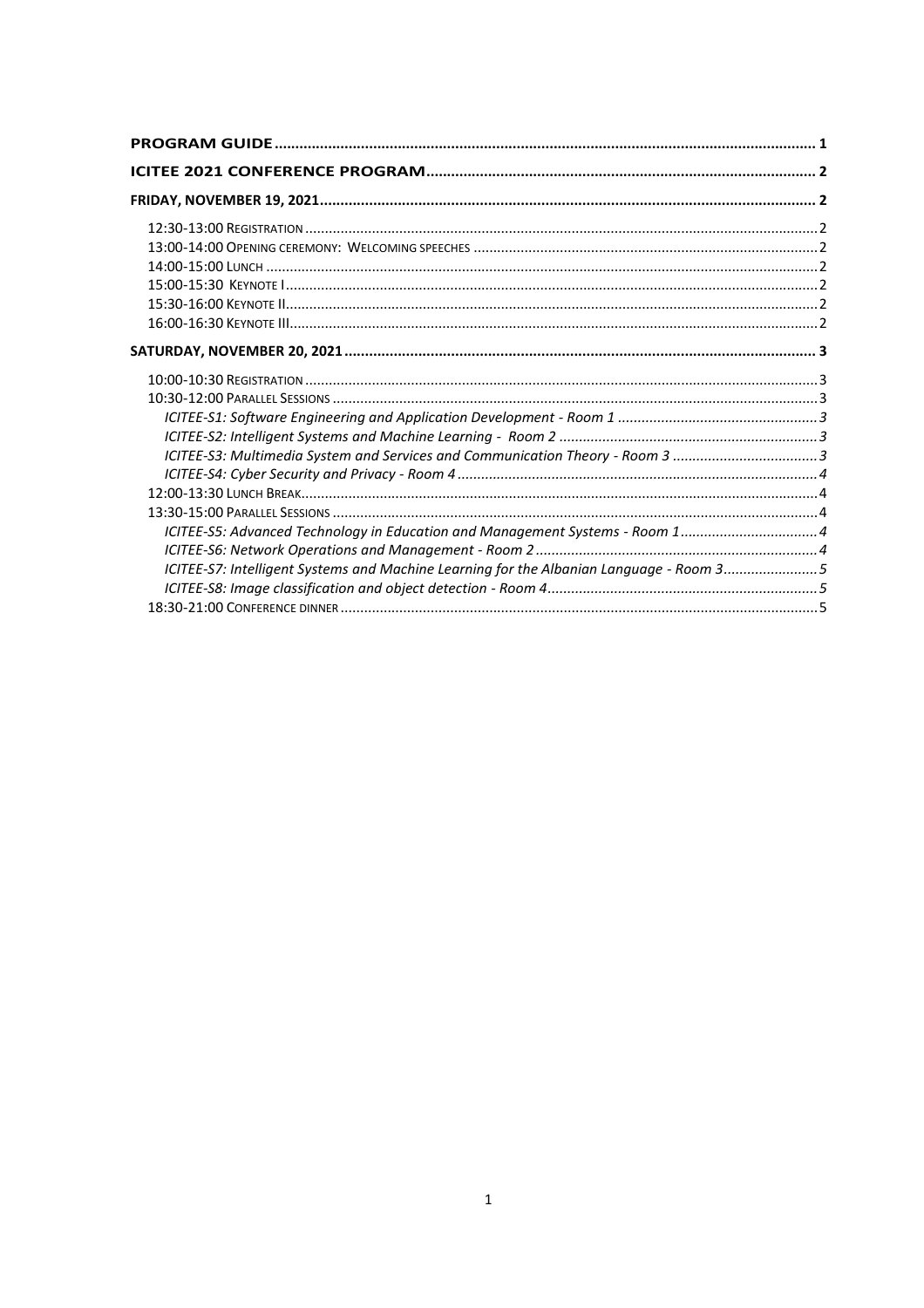

## <span id="page-2-0"></span>ICITEE 2021 Conference Program

## **Friday, November 19, 2021**

<span id="page-2-2"></span><span id="page-2-1"></span>*Location: Room "Silvano Pedrollo" (at the main building of UPT)*

**12:30-13:00** *Registration*

**13:00-14:00** *Opening Ceremony: Welcoming speeches*

**14:00-15:00** *Lunch Break*

## **15:00-15:30**

<span id="page-2-5"></span><span id="page-2-4"></span><span id="page-2-3"></span>*Keynote I Prof. Arjan Durrësi, Indiana University Purdue University in Indianapolis, Indiana Title: Trustworthy Artificial Intelligence*

### **15:30-16:00**

<span id="page-2-6"></span>*Keynote II Prof. Roberto Sacile, University of Genova, Italy Title: Information technologies for the transport of dangerous goods on road*

### **16:00-16:30**

*Keynote III Prof. Simona Sacone, University of Genova, Italy Title: Smart mobility: motivations and some new ideas to regulate traffic networks exploiting ICT.*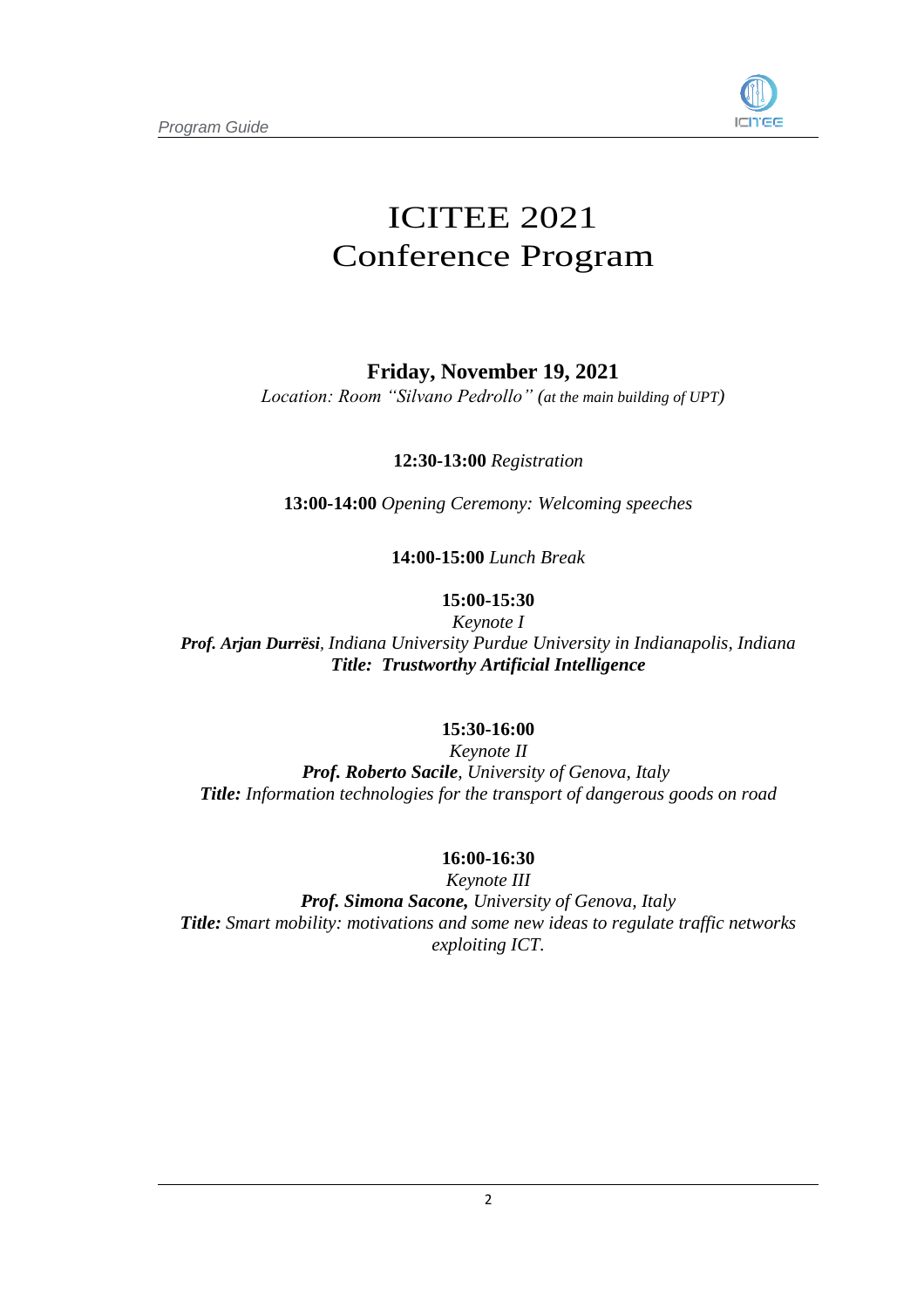

## **Saturday, November 20, 2021**

<span id="page-3-0"></span>*Location: Faculty of Information Technology*

#### **10:00-10:30 Registration**

#### **10:30-12:00 Parallel Sessions**

#### <span id="page-3-2"></span><span id="page-3-1"></span>**ICITEE-S1: Software Engineering and Application Development – Room 302** Chair: Enida Sheme, Polytechnic University of Tirana, Albania

1. Challenges and Strategy Solutions for Continuous Software Engineering: A Systematic Literature Review

*Ina Papadhopulli and Realb Kushe*

- 2. Agile Methods for Distributed Software Development: Systematic Literature Review *Besjana Muraku, Evis Trandafili and Elinda Mece*
- 3. A survey on frameworks used for IoT application development *Evis Trandafili, Elinda Kajo Meçe, Artemisa Sinorukaj, Besjan Tomja and Ersi Bajramaj*
- 4. Lekotech, an information ecosystem for automotive *Elma Zanaj, Ledjon Agalliu, Nikolin Ngjela and Elton Ngjela*

#### <span id="page-3-3"></span>**ICITEE-S2: Intelligent Systems and Machine Learning - Room 304**

Chair: Evis Trandafili, Polytechnic University of Tirana, Albania

- 1. Comparison of deep learning techniquesforhuman activity classification based on features extraction from range-Doppler maps *Deivis Disha, Linda Senigagliesi and Ennio Gambi*
- 2. Smart Environment IoT Project for Air Quality Monitoring and Prediction using Machine Learning. *Enida Sheme and Alba Merdani*
- 3. Distributing Translating Embeddings for Modeling Multi-relational Data *Xhulja Shahini*
- 4. WOWTUNE: Automated playlist generator *Iva Tarelli and Vanjela Pine*

#### <span id="page-3-4"></span>**ICITEE-S3: Multimedia System and Services and Communication Theory - Room 307** Chair: Elson Agastra, Polytechnic University of Tirana, Albania

- 1. Review of the transmission of television content via the Internet and OTT TV Live platforms *Aleksander Biberaj, Eni Haxhiraj, Ardit Skenduli and Elson Agastra*
- 2. SNR Performance of a Delta-Sigma Analog to Digital Converter *Alban Rakipi, Aleksander Biberaj and Indrit Enesi*
- 3. Radio Planning of an UMTS Operator: An Experimental Evaluation *Aleksander Duka and Marenglen Biba*
- 4. Continuous wave Doppler radar implementation working in 10.7 GHz frequency band *Elson Agastra and Orjola Jaupi*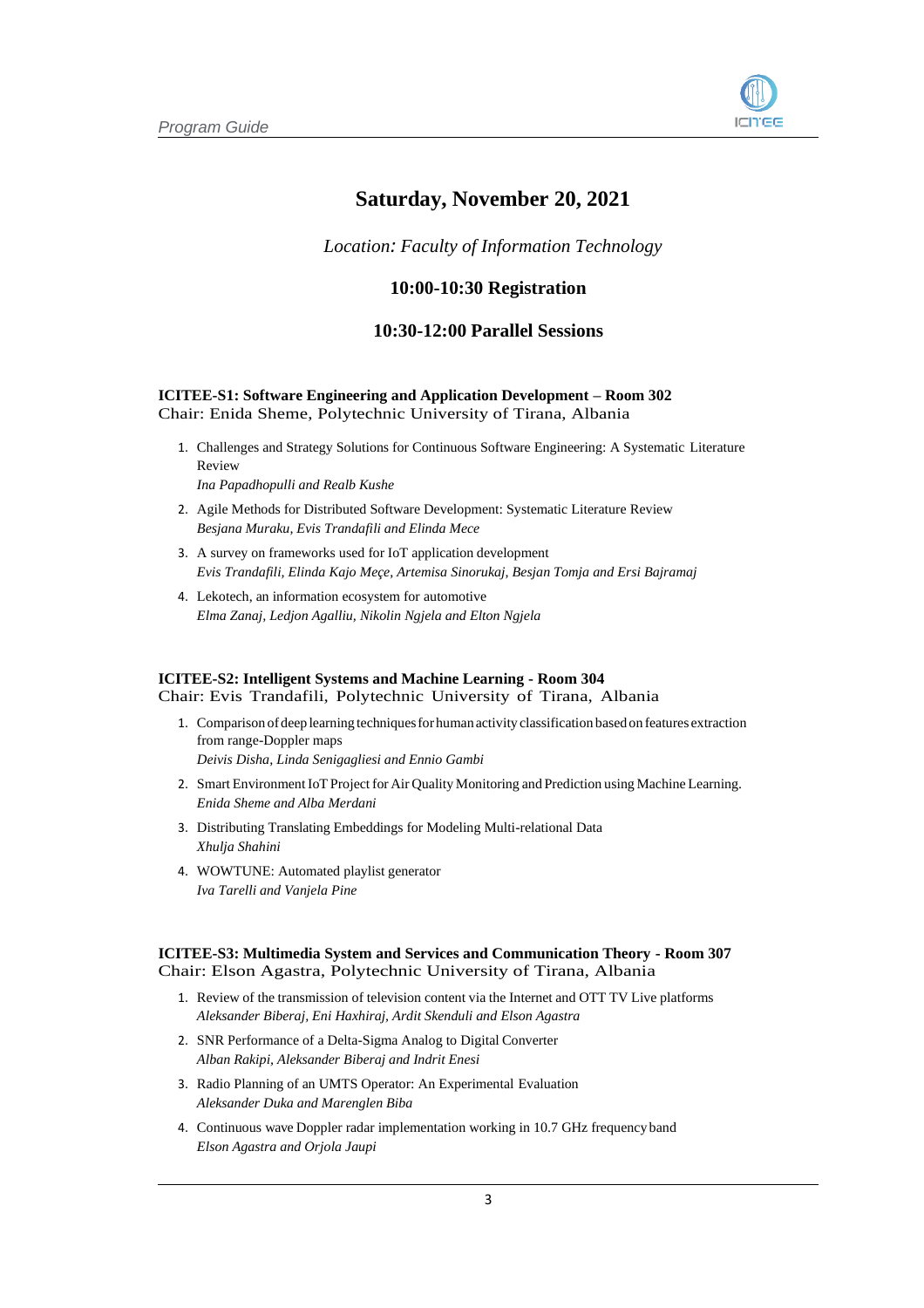#### <span id="page-4-0"></span>**ICITEE-S4: Cyber Security and Privacy - Room 303**

#### Chair: Olimpjon Shurdi, Polytechnic University of Tirana, Albania

- 1. Cyber risk assessment: a pragmaticapproach *Giulia Rafaiani, Massimo Battaglioni, Marco Baldi and Franco Chiaraluce*
- 2. Cybersecurity policy-making at Local Government: Albanian case on analysis of infrastructures, preparedness, threats and processes to reach the level of protection as central government *Vilma Tomco and Rexhion Qafa*
- 3. Trusted Computing: Challenges and Opportunities for Secure Computing *Elior Vila and Silvester Hasani*
- 4. A Survey on Android Malware Detection Techniques *Marin Aranitasi, Valma Prifti, Anisa Gjini and Aferdita Mazniku*
- 5. Designing a point to point security system with a self-defended mechanism in Cloud Computing using Snort and XGBoost algorithm *Olimpjon Shurdi, Ergest Alite, Aleksander Biberaj and Genci Mesi*

#### **12:00-13:30 Lunch Break**

#### **13:30-15:00 Parallel Sessions**

#### <span id="page-4-3"></span><span id="page-4-2"></span><span id="page-4-1"></span>**ICITEE-S5: Advanced Technology in Education and Management Systems - Room 307** Chair: Elma Zanaj, Polytechnic University of Tirana, Albania

- 1. Educational case studies for system of systems engineering *Enrico Zero, Alessandro Bozzi, Simone Graffione, Paolo Lambruschini and Marco Raggio*
- 2. The design of an appropriate management system for small libraries *Ezmerina Kotobelli, Zylal Minollari and Sanije Cela*
- 3. Teaching experience from transmission line theory *Marjola Puka*
- 4. Higher Education Curricula assessment based on Labor Market Survey for the ICT field in Albania *Enida Sheme, Evjola Spaho and Aleksander Biberaj*

#### <span id="page-4-4"></span>**ICITEE-S6: Network Operations and Management - Room 303**

#### Chair: Evjola Spaho, Polytechnic University of Tirana, Albania

- 1. Monitoring and notification on prevention and reduction of threats and malwares at network level *Vilma Tomco, Alma Hyra and Argena Prendi*
- 2. Interoperability of integrated systems and their efficiency in relation to traffic volume, resource management and security

*Igli Tafa, Valbona Dhjaku, Alban Rakipi, Klotilda Kola and Dajana Xhani*

- 3. Exploratory review of privacy and security issues in the deployment of 5Gnetworks *Igli Tafa and Narasimha Rao Vajjhala*
- 4. An Energy-aware Approach for a DTN Routing Protocol: Implementation and Performance Evaluation *Evjola Spaho and Hasan Voci*